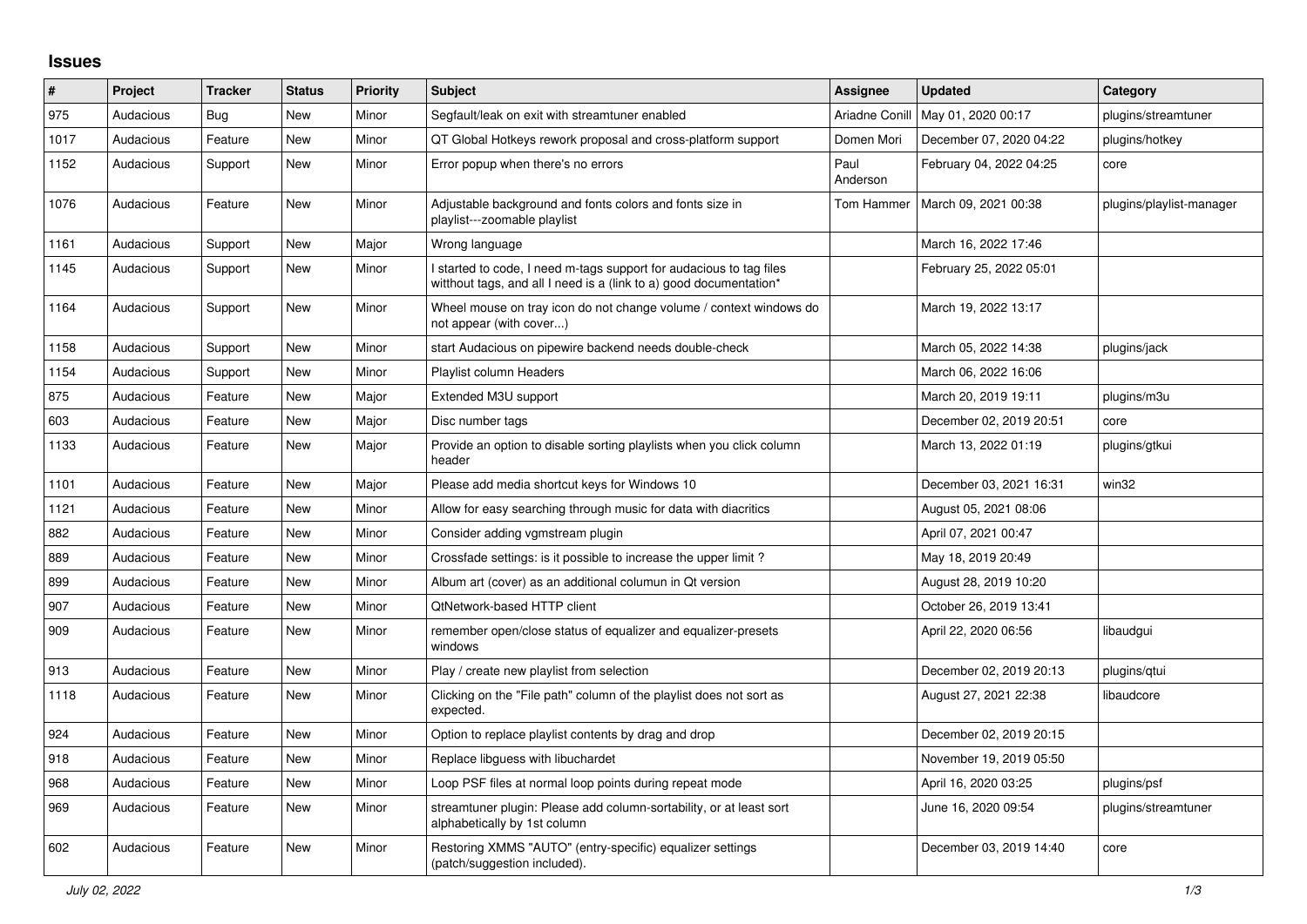| $\vert$ # | Project   | <b>Tracker</b> | <b>Status</b> | <b>Priority</b> | <b>Subject</b>                                                                                      | Assignee | <b>Updated</b>          | Category            |
|-----------|-----------|----------------|---------------|-----------------|-----------------------------------------------------------------------------------------------------|----------|-------------------------|---------------------|
| 987       | Audacious | Feature        | New           | Minor           | Closing of Search Library tool by same method as opening it                                         |          | May 13, 2020 00:15      |                     |
| 995       | Audacious | Feature        | New           | Minor           | Add star rating to songs                                                                            |          | June 16, 2020 09:56     |                     |
| 1048      | Audacious | Feature        | New           | Minor           | PipeWire support                                                                                    |          | May 04, 2022 19:36      |                     |
| 996       | Audacious | Feature        | New           | Minor           | Refine playlists when searching (search all playlists)                                              |          | June 16, 2020 09:58     |                     |
| 1046      | Audacious | Feature        | <b>New</b>    | Minor           | Add all id3v2 frames in the settings of Playlist available columns                                  |          | December 28, 2020 21:14 | plugins/gtkui       |
| 1047      | Audacious | Feature        | New           | Minor           | Stop playing after any chosen track                                                                 |          | December 29, 2020 01:23 |                     |
| 51        | Audacious | Feature        | New           | Minor           | Option to inhibit suspend                                                                           |          | February 13, 2021 09:23 |                     |
| 1057      | Audacious | Feature        | New           | Minor           | Matroska (mka) chapter support                                                                      |          | August 27, 2021 22:54   |                     |
| 1058      | Audacious | Feature        | New           | Minor           | Allow changing the language/locale in settings                                                      |          | January 30, 2021 18:11  |                     |
| 1130      | Audacious | Feature        | New           | Minor           | folders for tabs in the playlist head (an enhancement suggestion, not a<br>bug)                     |          | October 24, 2021 19:04  |                     |
| 1131      | Audacious | Feature        | <b>New</b>    | Minor           | Selection of songs via selection field/bar (as in Clementine)                                       |          | October 31, 2021 12:41  |                     |
| 1011      | Audacious | Feature        | <b>New</b>    | Minor           | Visible separator of folders in the playlist                                                        |          | July 18, 2020 16:10     |                     |
| 1134      | Audacious | Feature        | New           | Minor           | Web interface remote control                                                                        |          | November 04, 2021 06:57 |                     |
| 1013      | Audacious | Feature        | New           | Minor           | Request re Album Art using music file metatag                                                       |          | August 03, 2020 22:48   |                     |
| 1142      | Audacious | Feature        | New           | Minor           | MusicBrainz support for CD plugin                                                                   |          | November 20, 2021 21:46 | plugins/cdaudio     |
| 1066      | Audacious | Feature        | New           | Minor           | Allow Equalizer window to be resized.                                                               |          | February 11, 2021 10:05 |                     |
| 1067      | Audacious | Feature        | New           | Minor           | Equalizer adjustments are coarse.                                                                   |          | February 11, 2021 10:09 |                     |
| 1072      | Audacious | Feature        | New           | Minor           | QT AOSD plugin                                                                                      |          | February 17, 2021 21:18 | plugins/aosd        |
| 1071      | Audacious | Feature        | New           | Minor           | Linkage could be improved for packagers.                                                            |          | March 31, 2021 00:32    |                     |
| 908       | Audacious | Feature        | New           | Minor           | Use QtXml instead of libxml2                                                                        |          | October 26, 2019 14:21  |                     |
| 786       | Audacious | Feature        | New           | Minor           | Port global hotkeys plugin to Windows                                                               |          | January 04, 2021 21:52  | plugins/hotkey      |
| 1116      | Audacious | Feature        | New           | Minor           | feature request: miniview mode with QT or GTK interace                                              |          | February 08, 2022 06:53 |                     |
| 1119      | Audacious | Feature        | New           | Minor           | ADD ability to silence internet radio timeout Error dialog popup                                    |          | July 31, 2021 18:36     |                     |
| 943       | Audacious | Feature        | New           | Minor           | Being able to add several folders to the library, and arrange that<br>Audacious recognizes symlinks |          | March 23, 2020 15:41    | plugins/search tool |
| 945       | Audacious | Feature        | New           | Minor           | Balance control in newer interface                                                                  |          | March 23, 2020 13:28    | plugins/qtui        |
| 864       | Audacious | Feature        | New           | Minor           | Drag/drop songs into playlists displayed in the Playlist Manager                                    |          | October 29, 2019 02:14  |                     |
| 955       | Audacious | Feature        | New           | Minor           | Enqueue option                                                                                      |          | April 09, 2020 03:54    |                     |
| 956       | Audacious | Feature        | New           | Minor           | Stream to chromecast                                                                                |          | January 11, 2021 01:19  |                     |
| 870       | Audacious | Feature        | New           | Minor           | View > Show Playlist and View > Show Playback Controls                                              |          | November 15, 2021 22:48 |                     |
| 876       | Audacious | Feature        | New           | Minor           | Automatically reconnect when HTTP server closes connection                                          |          | May 03, 2019 16:20      | plugins/neon        |
| 877       | Audacious | Feature        | New           | Minor           | Please add save option to cue playlists (patch included)                                            |          | March 07, 2019 04:18    | plugins/cue         |
| 883       | Audacious | Feature        | New           | Minor           | Consider adding USF plugin                                                                          |          | April 07, 2021 01:00    |                     |